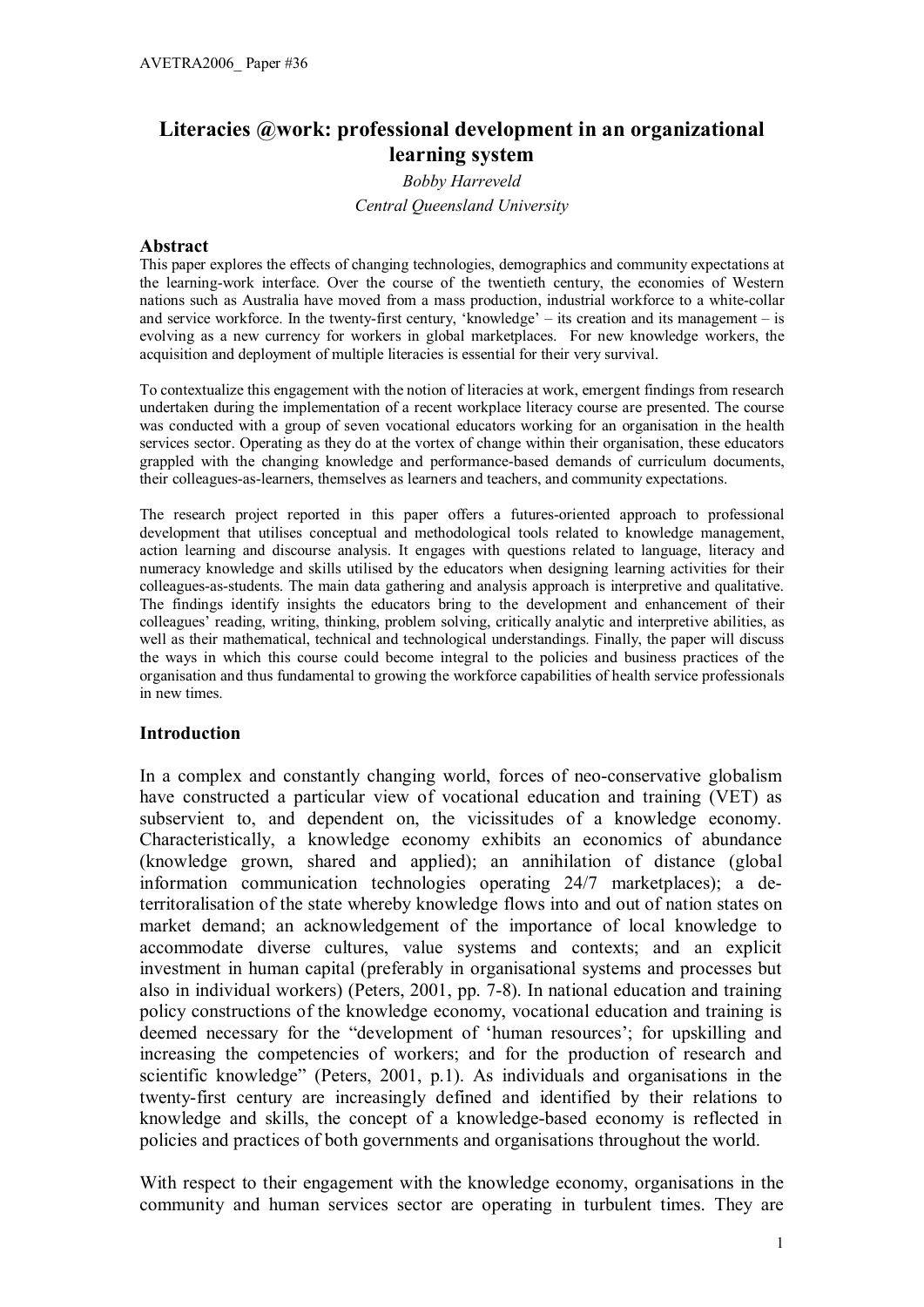continually brokering new roles, responsibilities and community relationships as they respond to the changing social, physical, emotional and intellectual needs of their clients and employees. Trainers working for such service-industry organisations are professionally mobile as they work among inter-sectoral and transnational contexts in which socio–economic changes and technological innovations are being continually brokered. In practice, they teach the 'literacies' of many worlds of work, learning and daily living, incorporating contextually relevant knowledge in multi-disciplinary learning environments. From their recent investigations into the changing work roles of VET practitioners, Harris, Simons and Clayton (2005) conclude that, "at its core, change in the VET sector is being driven by changing values, values which embrace the free market, competition, new ways of organising VET teachers' and trainers' work, and shifting relationships with industry (p. 63). The study reported in this paper engages with the tensions and dilemmas confronting trainers in a health and community service industry organisation as they grapple with brokering changes, connections and compliance with new identities for themselves and their colleagues as-learners.

In this paper, 'literacies' is a term used to encompass the multiple combinations of language, literacy and numeracy which people use in the worlds of workplaces and educational institutions, social groups, the home and family. 'Literacies  $\omega$  work' was conducted as part of one organisation's professional learning processes for language, literacy and numeracy (LLN) development of not only their staff, but also their vocational trainers. The study is concerned with changes in a cohort of seven trainers' notions of literacy that shifted the knowledge bases they had formerly relied on, and the consequent effects of this shift on their identities as professional educators. Accordingly it asks: How do these trainers broker their own and their employing organisation's co-ordinations of power as to what constitute the concept of 'literacy' and their work as trainers? In responding to this question, the paper is structured around a brief overview of literature relevant to the current state of literacies  $\omega$  work in Australia's VET sector. An explanation and justification of the research methods employed in this study follow. From that contextualisation, the paper reports on insights the trainers brought to initially, their own conceptualisation of 'language, literacy and numeracy'(LLN) and to subsequently, the development and enhancement of their colleagues' reading, writing, thinking, problem solving, critically analytic and interpretive abilities. Here they also included technical and technological understandings that were also considered to be fundamental for growing the workforce capabilities of themselves and their organisation in new times. Finally, in terms of this conceptualisation, the challenges involved in engaging with literacies  $\omega$ work, as that workplace itself is continually changing, are analysed.

## **Where to now for literacies @ work in VET?**

Speaking at a UNESCO conference on *Learning to Know in the 21st Century*, Ordonez (1998) foreshadowed three key differences between education of the previous century's industrial era and that of the future. First, the content of learning (what to know) will be different. Second, the process of learning, or how people learn, will be different. Third, learners themselves will be different. In the world today, investment in vocational education and training is considered to be "essential to increase human and social capital, which in turn will help to achieve economic growth and competitiveness, social inclusion and active citizenship" (Bathmaker, 2005, p. 82). In a knowledge economy, vocational education and training is expected to provide highly skilled, adaptable, mobile human capital (Chappell & Johnston,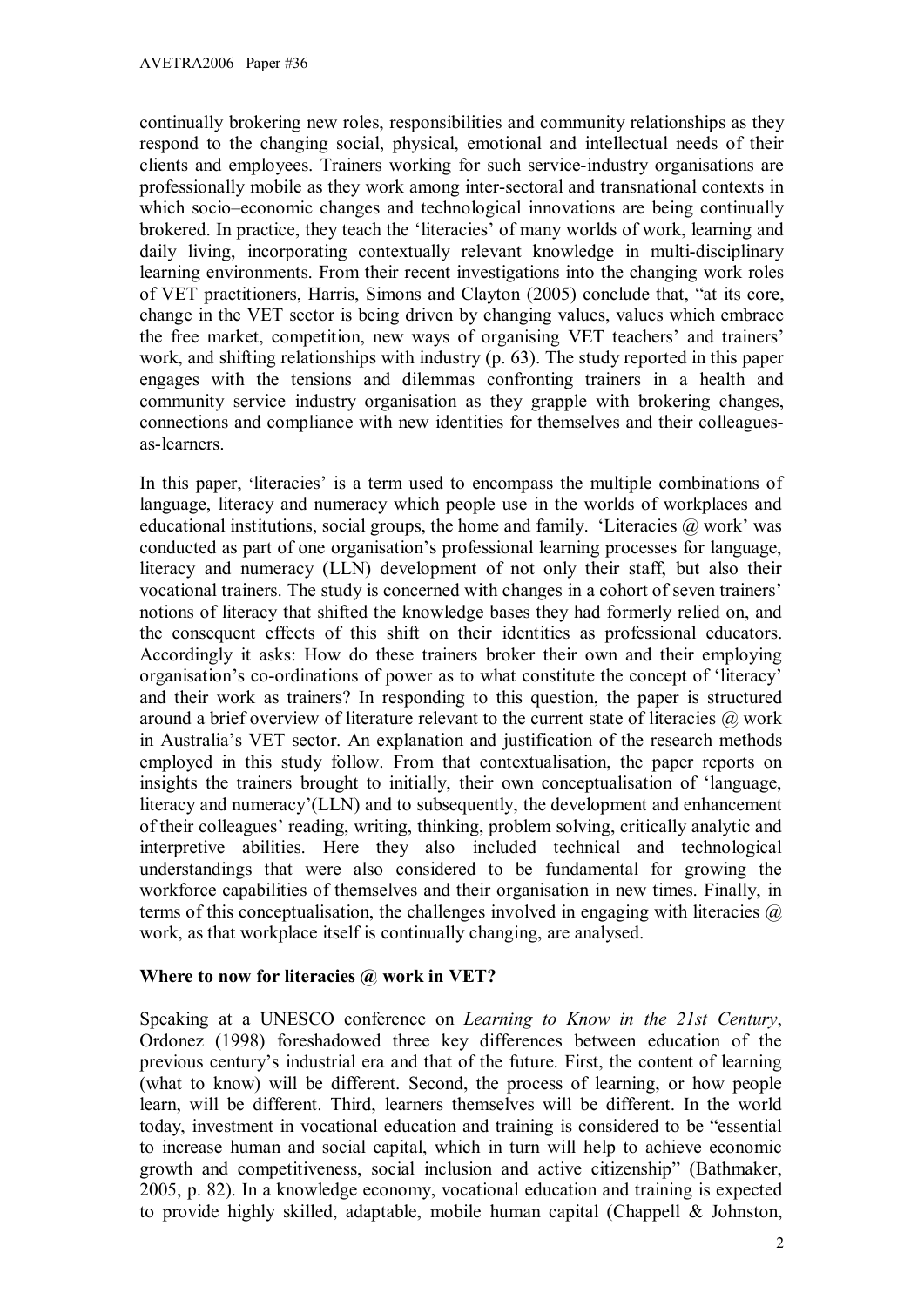2003; Marginson, 2000). Furthermore, the construction, management and dissemination of knowledge that this education and training facilitates, is deemed to bring health, wealth and happiness for individuals and society as a whole.

For health and community service organisations that operate in such a knowledge economy, the implications are profound. They are at the mercy of changing client needs, employee cohorts, funding sources, technologies, marketplaces for knowledge production and distribution, as well as societal expectations as to what counts as knowledge and skills, how it is to be learned and taught. Trainers are exhorted to be flexible in their pedagogical responses to this diversity of organisational and individual's learning needs. They are also expected to be professionally responsible in their choices of appropriate interpretations of training package/s, content, learning activities, assessment tasks and intended learning outcomes for direct application in the workplace.

A decade ago now, the National Board of Employment, Education and Training (NBEET), together with the Australian Language and Literacy Council (ALLC), investigated various approaches to the incorporation of English language and literacy competencies within industry standards of the day (NBEET & ALLC, 1996). At that time, the notion that every trainer should also be a trainer of language, literacy and/or numeracy was thought novel enough to warrant specific attention in such a study. The change in thinking required for vocational trainers to feel confident and competent to construct and manage knowledge about their students*'* language, literacy and numeracy (LLN) learning needs in relation to workplace requirements is reflected in new training package competency standards for trainers and assessors, TAA04 Training and Assessment (Business Services Training Australia, 2004). For Australian Registered Training Organisations (RTOs), language, literacy and numeracy issues are addressed explicitly in Standard 6 (Access equity and client services) and Standard 9 (Learning and assessment strategies) of the revised Australian Quality Training Framework (Australian Government, Department of Education, Science & Training, 2005, p. 8 and p. 11). In combination, this presents three key challenges not only for trainers, but also for their employers, the profession and credentialing authorities.

First, employers face a human resource management challenge from within their organisation/s if integrated LLN knowledge is to be employed productively to build capacity within the organization/s (Lonsdale  $&$  McCurry, 2004). Second, there is a challenge for a profession in which the dichotomy between generalist and specialist LLN teachers/trainers has continued to be maintained (Business Services Training Australia & Australian National Training Authority, 2004; McKenna & Fitzpatrick, 2004). Third, credentialing authorities in Australia are being explicit in their requirements for the underpinning LLN knowledge base for trainers and assessors which serves to reinforce a generalist-specialist binary (Business Services Training Australia & Australian National Training Authority, 2004; Wickert, 2004). This is illustrated in the LLN-specific competency unit extract from the training package for trainers and assessors:

(TAALLN401A) Address language, literacy and numeracy issues within learning and assessment practice

This unit addresses the skills and knowledge that trainers and assessors must possess to provide appropriate instruction and assessment to learners with language, literacy and numeracy needs within their vocational program drawing on the expertise of relevant professionals as required …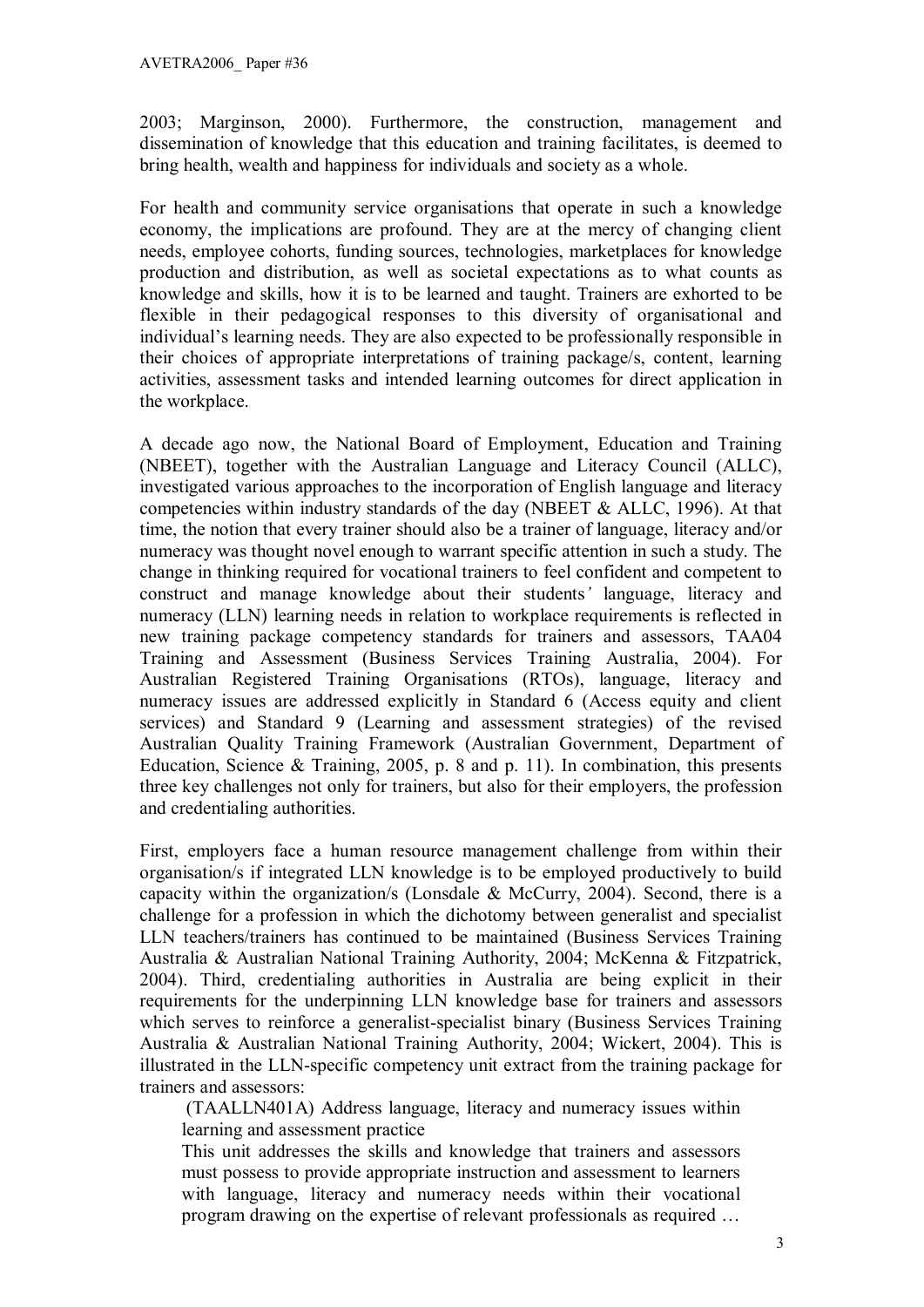Relevant professionals include specialist adult language and literacy or numeracy practitioners … Competence in this unit does not indicate that a person is a qualified specialist adult language, literacy or numeracy practitioner. (Business Services Training Australia, 2004)

From earlier work on the notions of professionals and practitioners, Darling-Hammond and Wise (1992) claimed that "in all occupations that claim the term, professionalism exists in some tension with alternative forms of regulation and accountability" (p. 1359). In Australia, the determination of what counts as the knowledge base of English language, literacy and numeracy and who gets to teach/train that knowledge is a source of continued tension as the national and international workforce of trainers comes under the surveillance of public sector VET regulators. The regulation and accountability mechanisms of Australia's VET sector positions RTOs and trainers in potential tension with the espoused principles for professional educators as outlined above.

For trainers who perceived themselves to be employed solely for their technical knowledge, expertise and workplace experience and who identify with that professional framing, the notion that they have a responsibility to concern themselves with the English language, literacy and numeracy demands of the content and processes of learning for their trainees can be quite daunting. Yet the multimodal literacies of living and working in local/global communities of practice require pedagogical processes and content knowledges that are congruent with the socio*–* culturally situated contexts in which that training and learning is enacted. In a discussion paper prepared for a national strategic forum on adult language, literacy and numeracy, the Director of Education and Training for the Australian Council of Commerce and Industry called for the "development of a comprehensive approach to addressing workplace language and literacy" (Balzary, 2004, p. 11). In the field of language, literacy and numeracy professional development, it is timely then to investigate a knowledge hierarchy predicated upon a novice-expert binary and shortterm models of professional development which can perhaps no longer serve the distributed social learning and/or earning networks of the twenty-first century.

## **Designing the study**

To explore this issue further, a study was designed to work with seven trainers who were learning about LLN so as to better equip them to satisfy their organisation's requirements that employees successfully complete their nationally accredited training programs from Certificate III to Diploma levels. Situated within a qualitative paradigm of interpretatively framed research, learning is positioned as a process and work a lived experience in which the meaning of the process *and* the experience constitutes the knowledge to be gained. Explicitly stating the research design outlines a logical 'fit' between what the study set out to do and what it actually found. The study set out to investigate how this particular group of trainers brokered their own and their employing organisation's co-ordinations of power as to what constitutes the concept of 'literacy' and their work as trainers. The decisions that have been made to address this question will now be explained and justified.

The development of the research methodology was an iterative process as the question was developed and refined in conjunction with the development of the eventual research design. Theoretically and methodologically, the study is concerned with discourses and the ways in which people use language and coordinate power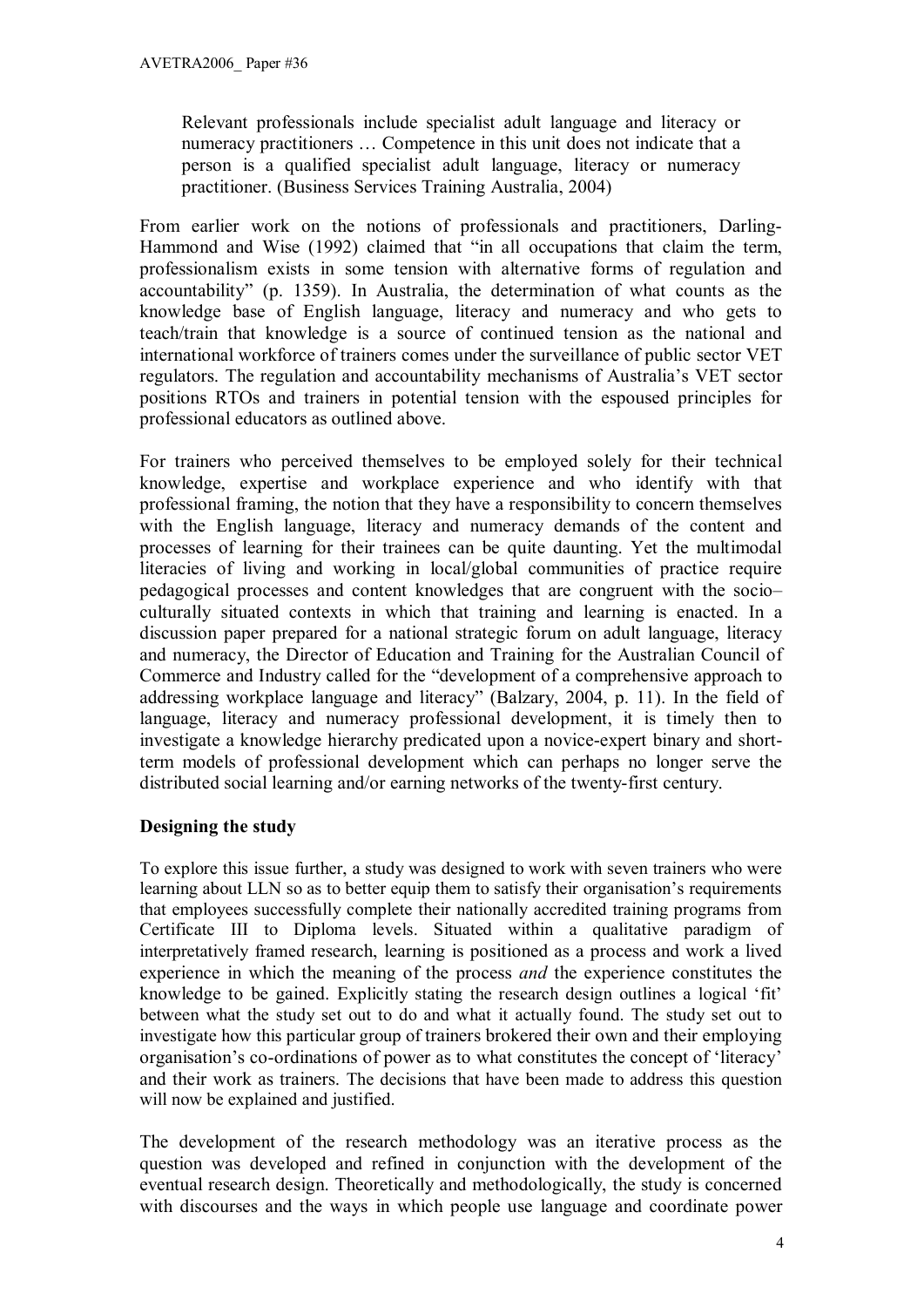within discourses to construct their professional identities. Methodologically, discourses constitute a heterogeneous field of study because the primary condition of all discourse is dialogue, and dialogue is inherently social (Macdonnell, 1986). Through dialogue, discourses become conceptually viable and as such 'open' to interpretation. In her extensive examination of the *Theories of Discourse*, Macdonnel (1986, pp. 14) identified "discourses of knowledge" in which the social production of meanings via dialogue is inscribed in both processes of speech and writing and interchanges of verbal and non-verbal signs. In these discourses of knowledge, meanings are made known through organisational practices, techniques and forms of knowledge construction and dissemination, including pedagogical forms of knowedge transmission and diffusion (Foucault, 1991).

In his *Introduction to discourse analysis: Theory and method*, Gee (1999) refined MacDonnell's (1986) notion of dialogue, noting that, while speaking and writing form part of social languages, the meanings that are taken from this speaking and writing are actually embedded in "specific *social conversations*" (pp. 3437; emphasis in original). Gee's penchant for the use of capital letters is reflected in his use of the 'capital C' to denote these "social Conversations", which he determined to be constitutive not just of people using language, but also of controversies, values and ways of thinking, as well as of the symbolic value of objects and organisations that could be termed nonverbal participants in Conversations (Gee, 1999, pp. 34-35).

The specific focus in this study is on the 'symbolic value' of objects and the discourses mobilised in and through them. Objects peculiar to this workplace include: (1) the organisation's paperbased and electronic forms used for recording and reporting important information; (2) its range of communication technology used; (3) instruments and technologies used as part of various jobs within the organisation; and (4) training package units of competency. Language fuelled assumptions, perceptions, beliefs, interpretations, values and ways of thinking and learning about these objects are expressed through social conversations or dialogue expressed in spoken, written, visual and iconic language forms.

Data collection techniques included observation, interviews, artefact collection and journalistic writing. Observations of trainers in the training room, their interactions with one another and their colleagues on site were noted in researcher journal. Interviews were unstructured open-ended, informal discussions before, during and after training sessions. Artefact collection yielded emails, paper-based records of focused group discussions, whiteboard drawings and words of issues raised and training plans incorporating LLN specific learning activities. The data sets were then subjected to a discursive reading of issues and dis/continuities emerging.

There were two stages to the data analysis strategy. First, a preparatory stage prepared the data for analysis. This 'tidying up' process involved compiling a data inventory that functioned as a library for ongoing data retrieval (LeCompte & Schensul, 1999). As part of this process, data which were related to the research question, and which could be used as evidence of values, beliefs, assumptions, perceptions, interpretations, representations of self and others were selected. At this stage, pseudonyms were allocated to preserve anonymity for the participants. Second, 'chunks' of text from the data were identified for further intensive analysis. For the purposes of this study, text is understood to be "any stretch of oral or written language such as a conversation, story, argument, report and so forth" (Gee, 1996, p. 94). In linguistic terms, the stretches of oral or written language in the data were text.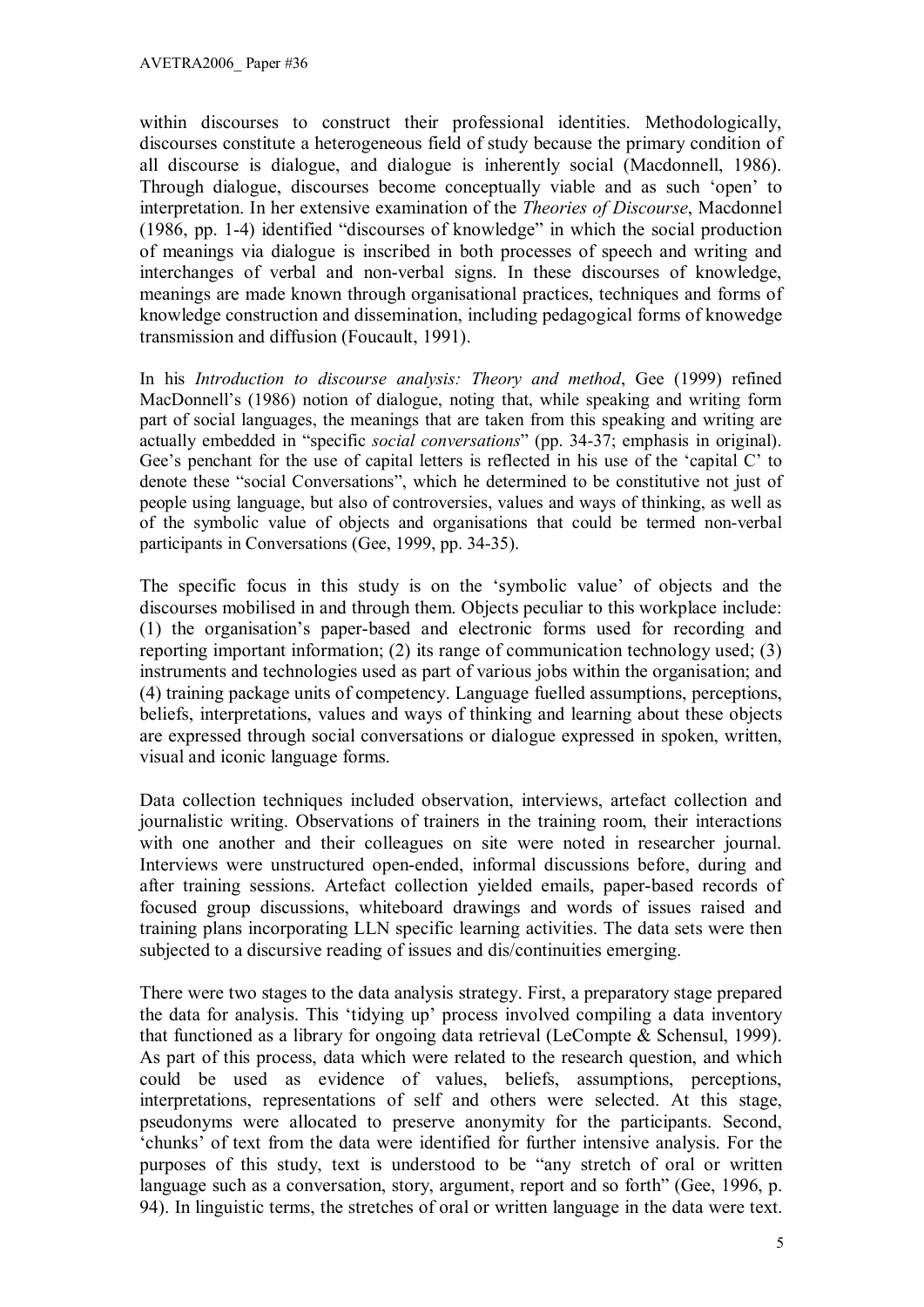Selected text were chosen for analysis in terms of their contextualised, thematically organised discursive meanings that were actively constructed and negotiated with the listeners and viewers in the focused group discussions and readers of the LLN learning strategies. In the findings and discussions reported in the next section, data are presented in italics with the trainers' pseudonyms used to track the evidence.

#### **Notions of literacy: findings and discussion**

The findings identify insights the trainers bring to the development and enhancement of their own and their student-colleagues' reading, writing, thinking, problem solving, critically analytic and interpretive abilities, as well as their mathematical, technical and technological understandings. Literacies @ work for these professionals start with language:

*Language is … a means by which we translate our thoughts and words to others.* (Aileen)

*Language is … about cultural communication combined with effective understanding and listening skills.* (Daniel)

Kieran's explanation was arrived at after a long focused discussion session and was unanimously voted the 'best' because it was the longest.

*Language is … a complex collection of words, sounds signals that make up a collective method of communication in order that groups, populations, cultures, races or species can communicate in an efficient manner to meet with the requirements of safety, teaching and learning, general functional needs and social interaction.* (Kieran)

Given the world of work in which these trainers operate, '*communication*' in which '*thoughts and words*' are '*translated*' to others so as to convey the meaning of the speaker/writer is vital because of their workplace specific '*requirements of safety, teaching and learning, general functional needs and social interaction'*.

When it comes to literacy though, the concept is a more complex notion for these trainers. For them, literacy is conceptualised through: (1) their own shifting knowledge bases; (2) their pedagogical work as trainers; and (3) the contexts in which learning and teaching takes place in their organisation. The ways in which their understandings of literacy are expressed are not neat and easily defined so the following data will give but a snapshot of their conceptualisations. Because of the location of this study within a professional development course, there were common stimuli to the focused discussion session which are reflected in some of the data.

#### Me and my LLN

All trainers were present at the initial focused discussion sessions and shared the histories of their personal literacies and the challenges they were facing with present day notions of LLN. The following data evoke the tenor of those exchanges which captured the changes in their thinking during this time. For some, the change was swift and dramatic. For all, it was an unsettling time because:

*… we have now opened the door to a huge knowledge base … in such a short time my […] view of the term 'literacy' has been exploded and torn in to a million little pieces; I am now working to re-assemble these pieces like a huge jigsaw puzzle.* (Kieran)

Gary found it all '*overwhelming at first'*. He saw links between what they were discussing in the sessions and his personal life because he could '*recognise new concepts of literacy in my children's learning*'. In these early focused discussion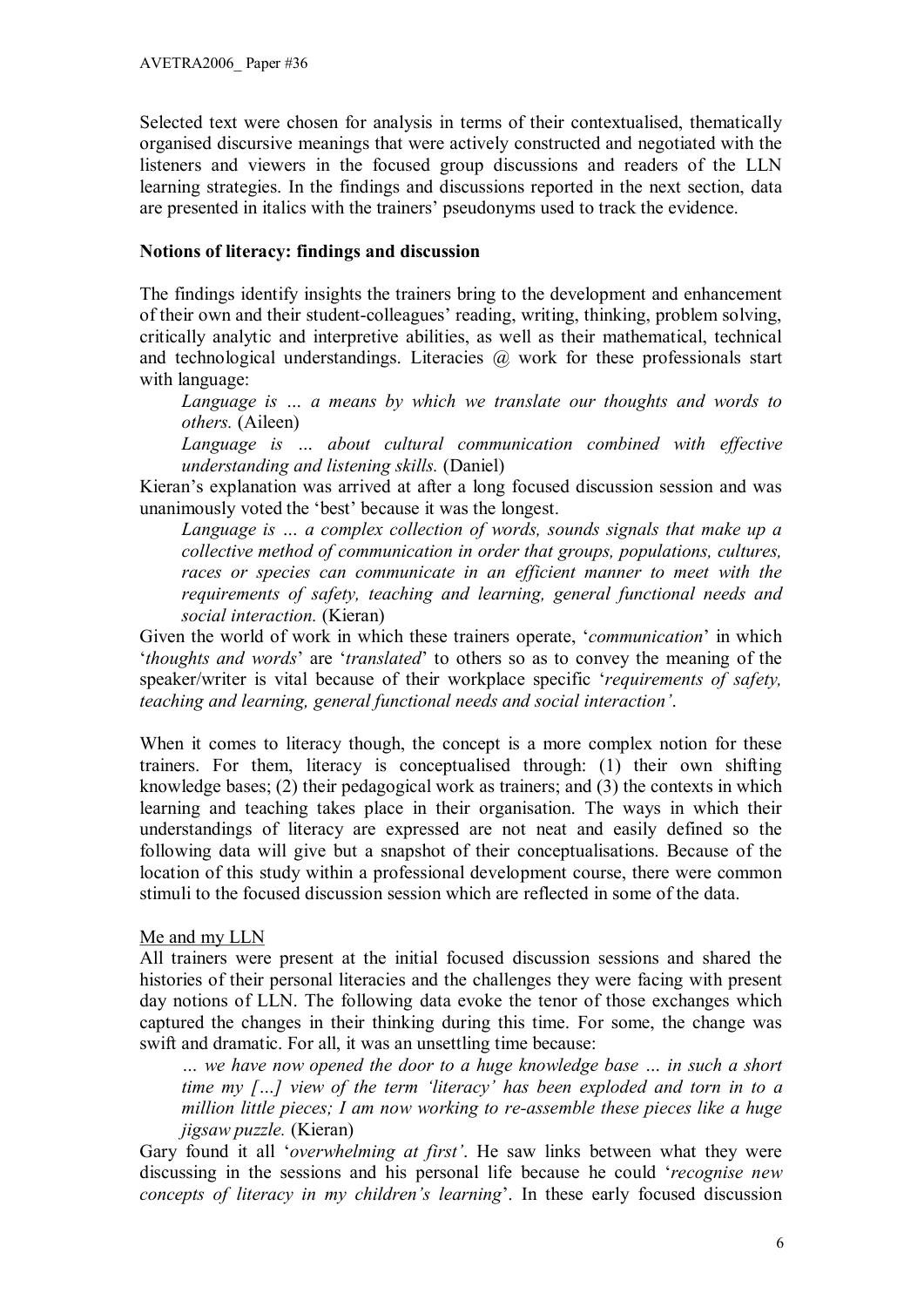sessions, the trainers shifted from personal to professional contexts and often used the personal to explain particular professional stances.

Aileen and Kieran were among the most loquacious about their personal literacies and the challenges faced in engaging with the notions of LLN.

*…* [I] *read that Vygotsky and am now sure I need to be Bipolar to understand it* (Aileen).

Reading unfamiliar texts is, for Aileen, a chore; but the reasons for this were articulated and shared with colleagues (some of whom nodded empathically on hearing it):

*…when I get a different type of text to read, I find it difficult … It makes a difference if you want to read it.* (Aileen)

From personal to professional reading, Aileen made a clear distinction. Her awareness of her own response to reading unfamiliar text was reflected in her pedagogical work with colleagues in which she made extensive use of case studies, simulation and role play to complement the reading and writing requirements of the particular job/s.

Kieran's thoughts below were shared on an email with his colleagues:

*We are constantly subject to change, both on a global basis and within the* [organisation]. *As a result we have to not only keep abreast of changes, but we need to keep our thinking and our teaching of literacies fluid and flexible, to mould to the changing needs of society and our students.* (Kieran)

Here there is an acute awareness of the global/local dynamics of learning, earning and living in twenty-first century society that was shared throughout the group.

Rapidly moving to the professional learning contexts of the organisation, the trainers identified challenges for themselves, their colleagues-as-students and the organisation.

#### Me, my students and the organisation

Richard summed up his perceptions of the challenges he and his colleagues face:

*1. Individuals who struggle with every day language and numeracy. These people struggle to maintain their currency and end up isolated within the workforce.*

*2. Individuals who struggle with the specific literacies of the profession. Many of these people were at one time at the leading edge of our profession but change, technology, and new literacies have left them behind.*

*3. The increasing shift to formal tertiary education amongst a workforce that has traditionally been blue collar in nature has resulted in a significant gap between the knows and the don't knows. The don't knows, colloquially called "silverbacks" are being left behind at an ever increasing rate.*

Paul believed there to be '*a considerable amount of resistance, not resistance but uninformed people within the organisation'*. Daunting as it appeared, they maintained a robust hope that their work with those colleagues in the first two of Richard's categories above could achieve both personal and professional satisfaction for themselves and the colleagues-as-students.

Gary's response was to initially question '*how to introduce new concepts to our workforce?*' leading to an assumption that he would perhaps '*need to adapt my methods and style to address what I am learning*'. His LLN focused learning plan was developed after a critical analysis of the reasons for an employee's failure to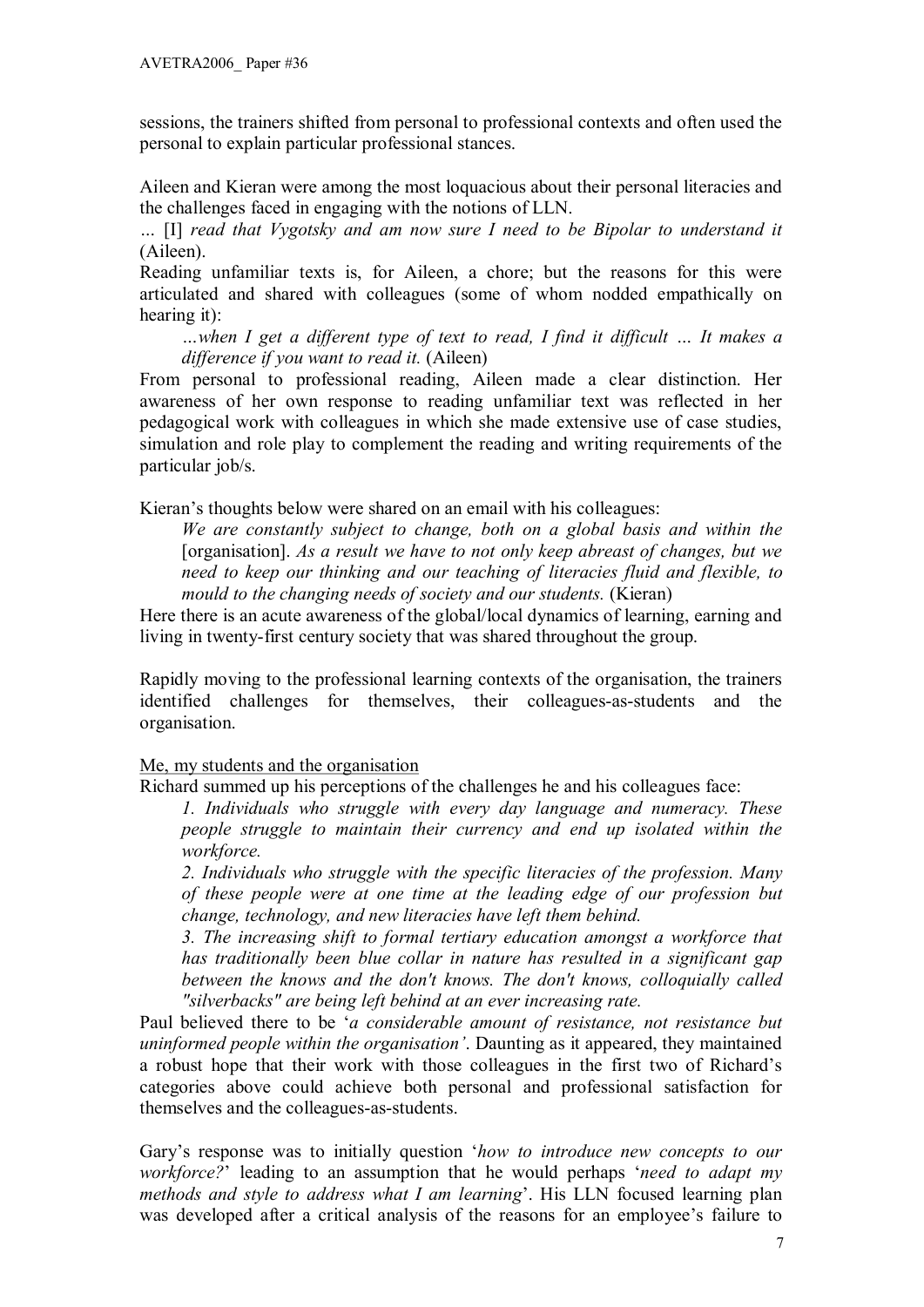progress through a workplace assessment undertaken by his line manager and on-site tutor. Following in-depth interviews with all three people concerned, Gary concluded that the employee was not 'illiterate' or 'innumerate' as claimed because:

*His daily completion of documents which were regularly audited, was overlooked … ability to complete equations by writing them down …* [assessed] *for activities he had not been trained in … assimilated his information primarily by observation …* [X] *found it difficult to verbalise information in a structured sentence format and preferred to demonstrate his understanding via practical demonstration and explanation using key phrases … supervisor was not training to the level at which* [X] *was being assessed.*

Gary designed a series of learning strategies that incorporated mathematical equations, simulations, focused observations and a unique blend of contextualised content and process that, while utilising the employee's thinking processes within his comfort zone, did not compromise the workplace specific requirements for the particular job. For Gary, as for the others in the group, '*time and resources are a constraint and it is difficult to work consistently with the same person/people'*.

The workplace context is always present and shapes every pedagogical decision they make because, *'our students are not learning how to bake a cake, they are learning skills/knowledge to be able to independently in 3 years save a life, and still require some supervision from time to time* (Aileen)*.* Daniel's view is that '*we need to keep an open mind that some literacy teaching methods work and others don't, there still leaves a lot off unanswered questions'*.

Shared values as to the purpose of their work in the organisation are reflected in Richard's thoughts when he critically analysed the challenges '*in developing and presenting knowledge and skills in a manner that can be used by all'* [in the organisation]:

*Bailey (2004) discussing the dichotomy between the desire to generate self directed learning on one side and the need to ensure public safety on the other suggests presenting learning in familiar contexts. This I believe is one of the big challenges of coping with the changing literacies in our workforce…The need to present more and more information in less and less time with tighter and tighter budgets and still keep a dynamic and diverse workforce engaged.*(Richard)

What does this mean for the future of LLN professional development for workplace trainers? In a practical sense it means that trainers such as those in this study will continue to do their jobs with albeit an increased insight into the potentialities of individuals' learning needs and the LLN demands embedded in specific on-the-job tasks, training package units of competency. Some of the strategies developed (and some that were trialled successfully) will continue to be used and shared with their colleagues.

## Me and my job

From her extensive research into the character of literacy at work, Hull (2000) identified eighty metacategories for literacy functioning in one factory. Each function was classified according to seven broad categories that described the purpose of particular work practices:

- Performing basic literate functions;
- Using literacy to explain;
- Taking part in discourse around and about text;
- Participating in the flow of information;
- Problem solving;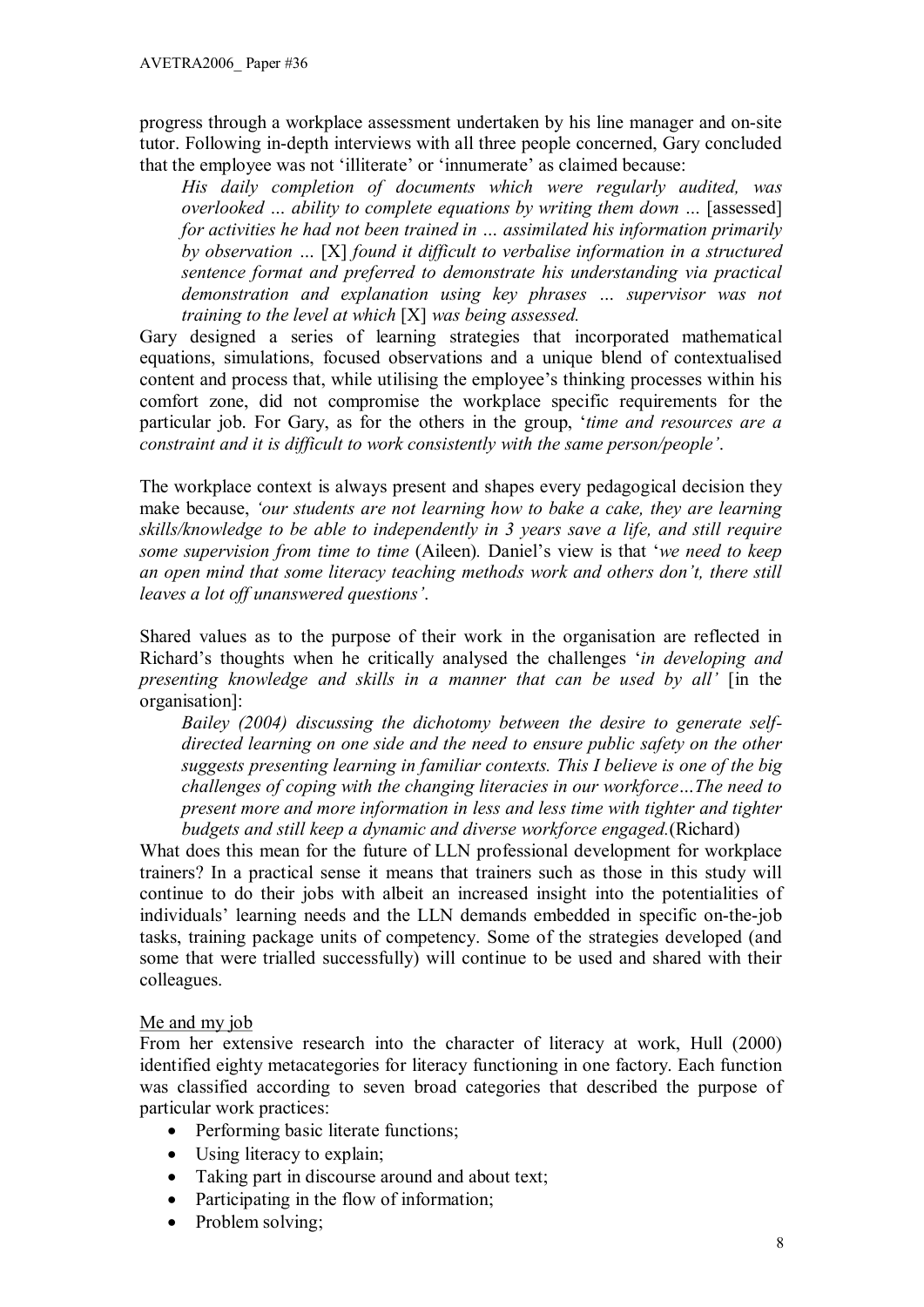- Exercising critical judgment; and
- Using literacy to exercise or resist authority (Hull, 2000, p. 651)

These have been used to analyse the nature of the literacy tasks that the trainers identified via a series of Occupational Literacy Audits which identified a particular occupation, work environment/s, social interactions involved and specific job tasks. The result is an extensive list that has been mapped against Hull's metacategories for literacy functions (see the tables below).

| Table 1: Performing basic literate functions            |                    |                       |                                       |  |
|---------------------------------------------------------|--------------------|-----------------------|---------------------------------------|--|
| Completing forms                                        | Locating           |                       | Providing documentation               |  |
| Copying                                                 | Looking up         |                       | Reciting                              |  |
| Correcting                                              | Matching           |                       | Recording                             |  |
| Identifying                                             | Notetaking         |                       | Requesting documentation              |  |
| Keyboarding                                             | Practicing         |                       | Tallying                              |  |
| Labelling                                               | Proofreading       |                       | Translating                           |  |
| Table 2: Exercising critical judgment                   |                    |                       |                                       |  |
| Assessing                                               | Evaluating         |                       | Using irony                           |  |
| Certifying                                              | Highlighting       |                       | Validating                            |  |
| Critiquing                                              | Inferring          |                       | Verifying                             |  |
| Disputing                                               | Interpreting       |                       | Bestowing dis/approval                |  |
| Table 3: Using literacy to exercise or resist authority |                    |                       |                                       |  |
| Admonishing                                             | Gaining consensus  |                       | Fudging                               |  |
| Assigning                                               | Constructing rules |                       | Deferring                             |  |
| Interpreting                                            | Using irony        |                       | Granting permission                   |  |
| Proposing                                               | Requesting action  |                       | Requesting permission or approval     |  |
|                                                         |                    |                       |                                       |  |
| Table 4: Taking part in discourse around and about text |                    |                       |                                       |  |
| Citing                                                  | Perusing           |                       | Referencing                           |  |
| Constructing rules                                      | Presenting         |                       | Reflecting                            |  |
| Highlighting                                            | Quoting            |                       | Signifying                            |  |
| Miming                                                  | Recounting         |                       | Summarizing                           |  |
| Table 5: Participating in the flow of information       |                    |                       |                                       |  |
| Coaching                                                |                    |                       | Providing linguistic assistance       |  |
| Constructing rules                                      |                    | Receiving instruction |                                       |  |
| Giving instruction                                      |                    |                       | Requesting or providing clarification |  |
| Invoking                                                |                    |                       | Seeking direction                     |  |
| Practicing                                              |                    |                       | Seeking instruction                   |  |
| Table 6: Problem solving                                |                    |                       |                                       |  |
| Brainstorming                                           |                    |                       | Gauging reactions                     |  |
| Calculating                                             |                    |                       | Justifying                            |  |
| Categorizing                                            |                    | Planning              |                                       |  |
| Conjecturing                                            |                    | Representing          |                                       |  |
| Creating hypotheticals                                  |                    | Revising              |                                       |  |
| Table 7: Using literacy to explain                      |                    |                       |                                       |  |
| Analogizing                                             |                    | Exhibiting            |                                       |  |
| Contextualizing                                         |                    | Explaining            |                                       |  |
| Demonstrating                                           |                    | Illustrating          |                                       |  |
| Dramatizing                                             |                    | Role playing          |                                       |  |
| Elaborating                                             |                    |                       | Doing show-and-tell                   |  |

Because of the ethical considerations around this study, it is not possible to provide explicit examples of job tasks that led to this list. However, it was presented to a larger forum of professionals in this field for comment and confirmation. Such a process would be worthwhile in job redesign and/or training plan development activities at a later date. As this study demonstrated, it is a worthwhile learning activity for trainers LLN professional development because it enables them to safely challenge previous stereotypical notions of literacy as confined to reading and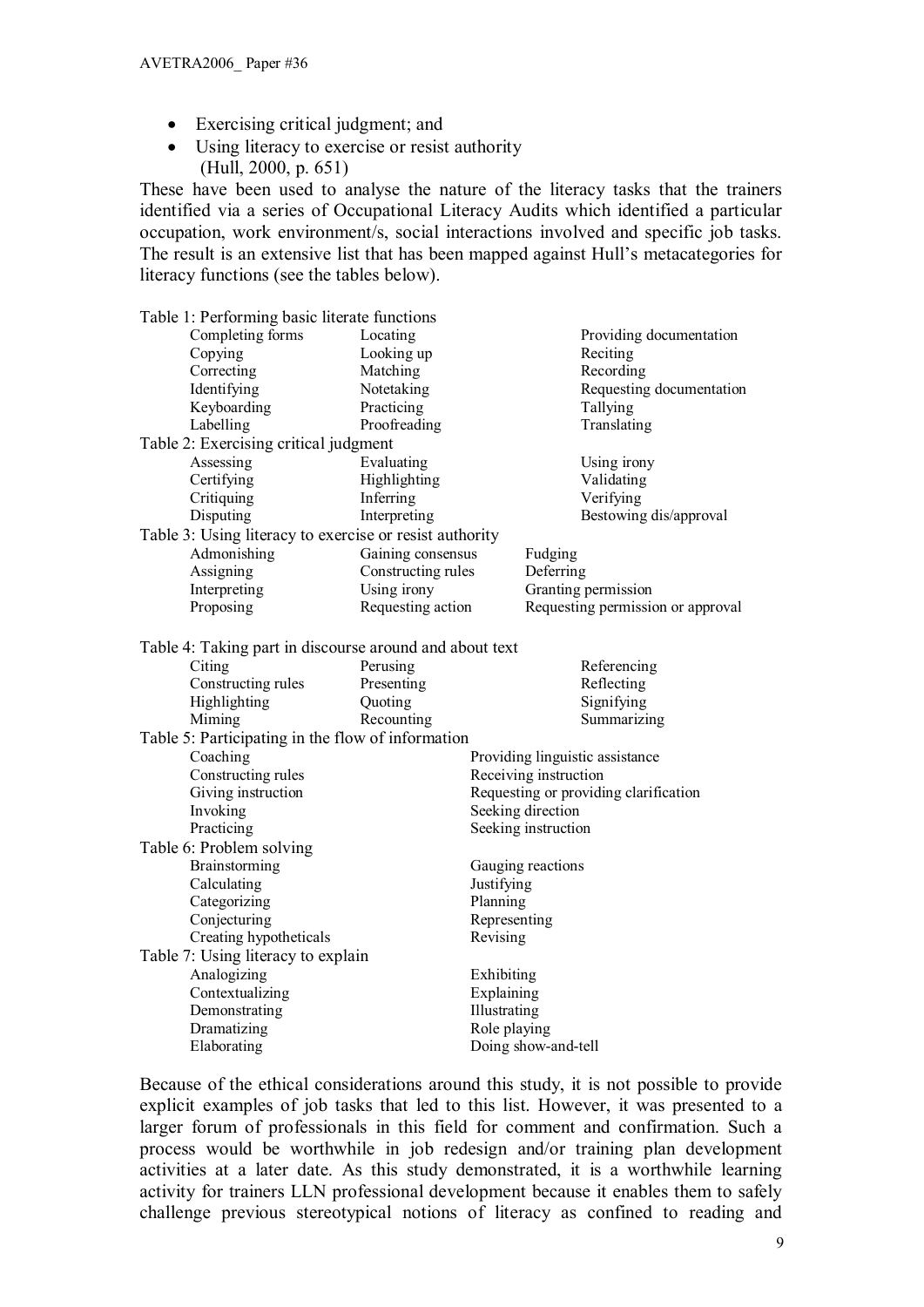writing. In addition, it facilitates trainers' use of a language to talk about LLN in ways that value not only the reading and writing at work, but also the social roles and work environments in which the communication takes place (Hull, 2000).

## **Conclusions**

Given the hierarchical, centralised nature of their organisation's training environment, in the short term it is unlikely that these trainers will have the opportunity to influence large-scale curriculum renewal. Yet the data indicate that their learning as a result of these experiences has been considerable and they readily accepted their role as encompassing LLN aspects of the learning programs they were expected to deliver. From their research into integrated approaches to adult literacy teaching in community services in Victoria, McKenna & Fitzpatrick (2005) found that 'generalist' trainers can deliver integrated LLN provided that they:

- have a framework for conceptualising linguistic practices in the workplace context and within the training package; and
- can facilitate strategies and activities to develop critical workplace communication. (p. 7)

Furthermore, as was found in the study reported in this paper, access to a specialist LLN teacher is advised to assist with understanding the reading, writing, oral communication and numeracy skills required by employees undertaking particular onthe-job training.

These trainers brokered their own and their employing organisation's co-ordinations of power as to what constituted the concept of 'literacy' and their work as generalist LLN trainers trainers through: (1) engaging in focused discussions with their peers; (2) reading and responding to other views on LLN including theoretical perspectives from a range of scholarly sources; (3) analysing training package competency units in terms of their embedded and explicit LLN requirements against the stated Australian Qualifications Framework (AQF Advisory Board, 2002) level/s of the award; (4) comparing and contrasting National Reporting System (Coates, Fitzpatrick, McKenna & Makin, 1996) levels against workplacespecific LLN demands and the aforementioned analysis of competency statements; (5) conducting occupational literacy audits of key jobs for which they must train their colleagues in the organisation; and  $(6)$  designing, trialling and evaluation a series of LLN-specific activities for inclusion in a range of small group and/or one-on-one learning programs.

Much has been written about literacies in Australian workplaces and much has been done over the last sixteen years since International Literacy Year in 1990. At the beginning of this century, McDonald (2000) identified key areas of change that called for the immediate attention of VET professionals: "new kids, new work, new actors and new productions" (p. 20). Brokering these changes has remained a fundamental challenge for the profession (Chappell & Johnston, 2003; Harris *et al*., 2005). Kell, Shore and Singh (2004) believe a key challenge to be:

preparing adult educators with the technical skills, disposition, and multicultural and political understandings to use the new technologies of human interaction, knowledge production and community formation.

 $(p. xxiii)$ 

Despite continually evolving 'high-tech' plant and equipment, more work for less staff and an unceasing globally competitive marketisation for goods and the positioning of citizenry as consumers, service industries are still dependent on the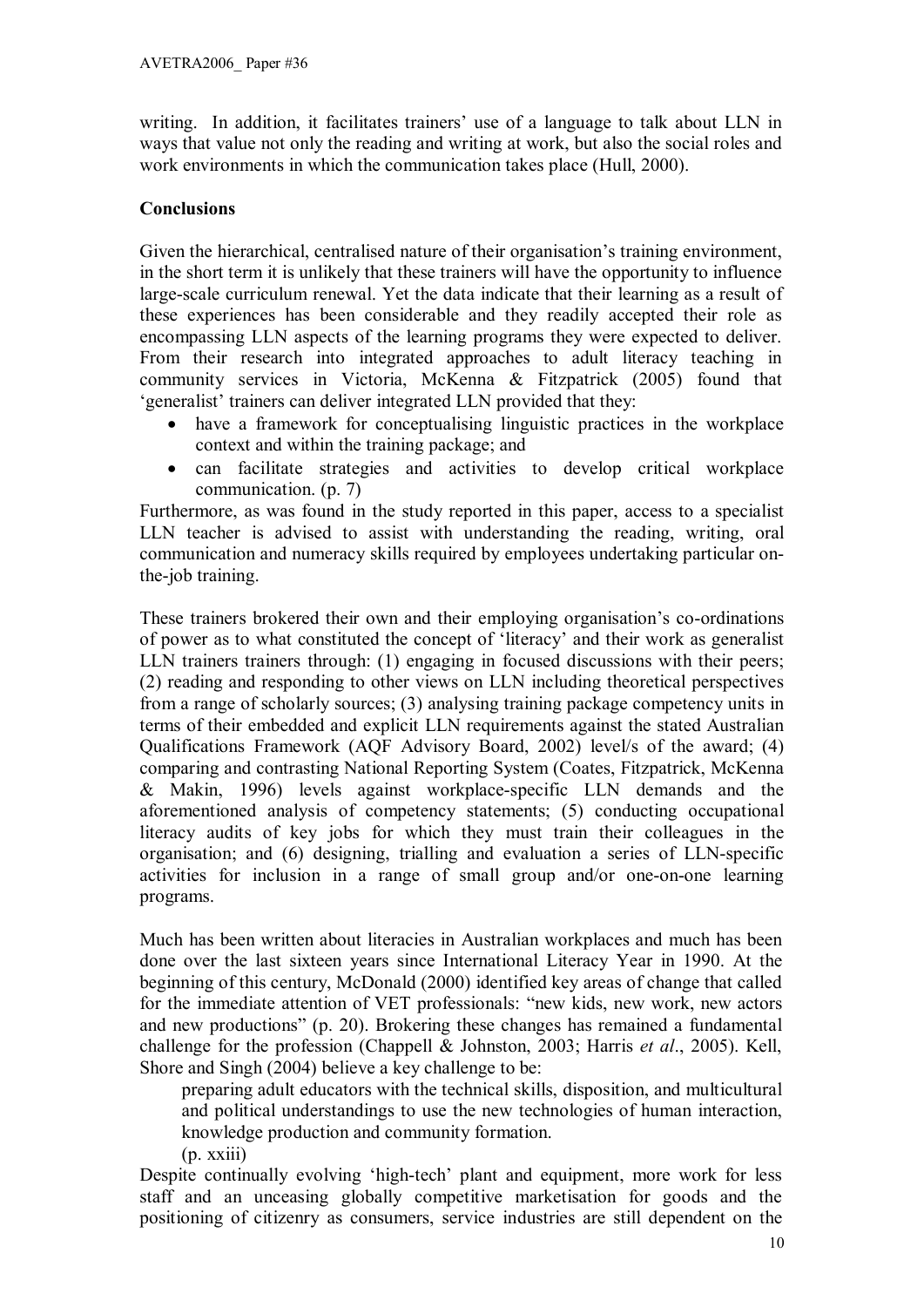human capital of their staff for their operations. Here the 'human interface' is as important in these industries as it ever was – perhaps more so as people (i.e. the service 'consumers') expect technologically mediated services delivered through empathic, culturally sensitive interactions.

## **References**

Australian Government, Department of Education, Science and Training. (2005). *Australian Quality Training Framework*. Brisbane, Australian National Training Authority. Retrieved 17 January, 2006 from:

http://www.dest.gov.au/sectors/training\_skills/policy\_issues\_reviews/key\_issues/nts/a qtf/standards\_2005.htm

Australian Qualifications Framework (AQF) Advisory Board. (2002). *Australian Qualifications Framework: Implementation Handbook*. Author, Carlton, Vic. <http://www/aqf.edu.au>

Bailey, T. (2004). Self-directed Learning versus Learning in the Interests of Public Safety: A Dilemma in Adult Education? *International Education Journal*, 5:2, 215 220.

Balzary, S. (2004). *Back to the new basics for business – the importance of literacy and numeracy skills*. Retrieved 17 October 2004 from: <http://www/detya.gov.au/literacynet>

Bathmaker, A.-M. (2005). Hanging in or shaping a future: defining a role for vocationally related learning in a 'knowledge' society. *Journal of Education Policy*.  $20:1, 81-100.$ 

Business Services Training Australia. (2004). *TAA04 Training and Assessment Training Package*. Innovation & Business Skills Australia and Australian Training Products, Melbourne.

Coates, S., Fitzpatrick, L., McKenna, A. & Makin, A. (1996). *National Reporting System*. Adult Community and Further Education Division, Office of Training and Further Education, Ministry of Education Victoria, Melbourne.

Darling-Hammond, L., & Wise, A. E. (1992). Teacher Professionalism. In M. C. Alkin (Ed.), *Encyclopedia of Educational Research.* (Vol. 4, pp. 1359-1366). Macmillan, New York.

Foucault, M. (1991). Politics and the study of discourse. In G. Burchell, C. Gordon & P. Miller (Eds.), *The Foucault effect: Studies in governmental rationality* (pp. 53-72). Harvester Wheatsheaf, Hemel Hempstead, UK**.**

Gee, J. P. (1996). Literacy and social minds. In G. Bull & M. Anstey (Eds.), *The literacy lexicon* (pp. 514). Prentice Hall, Sydney, NSW**.**

Gee, J. P. (1999). *An Introduction to discourse analysis: Theory and method*. Routledge, London and New York.

Hull, G. (2000). Critical literacy at work. *Journal of Adolescent & Adult Literacy*, 33:7, 648-652.